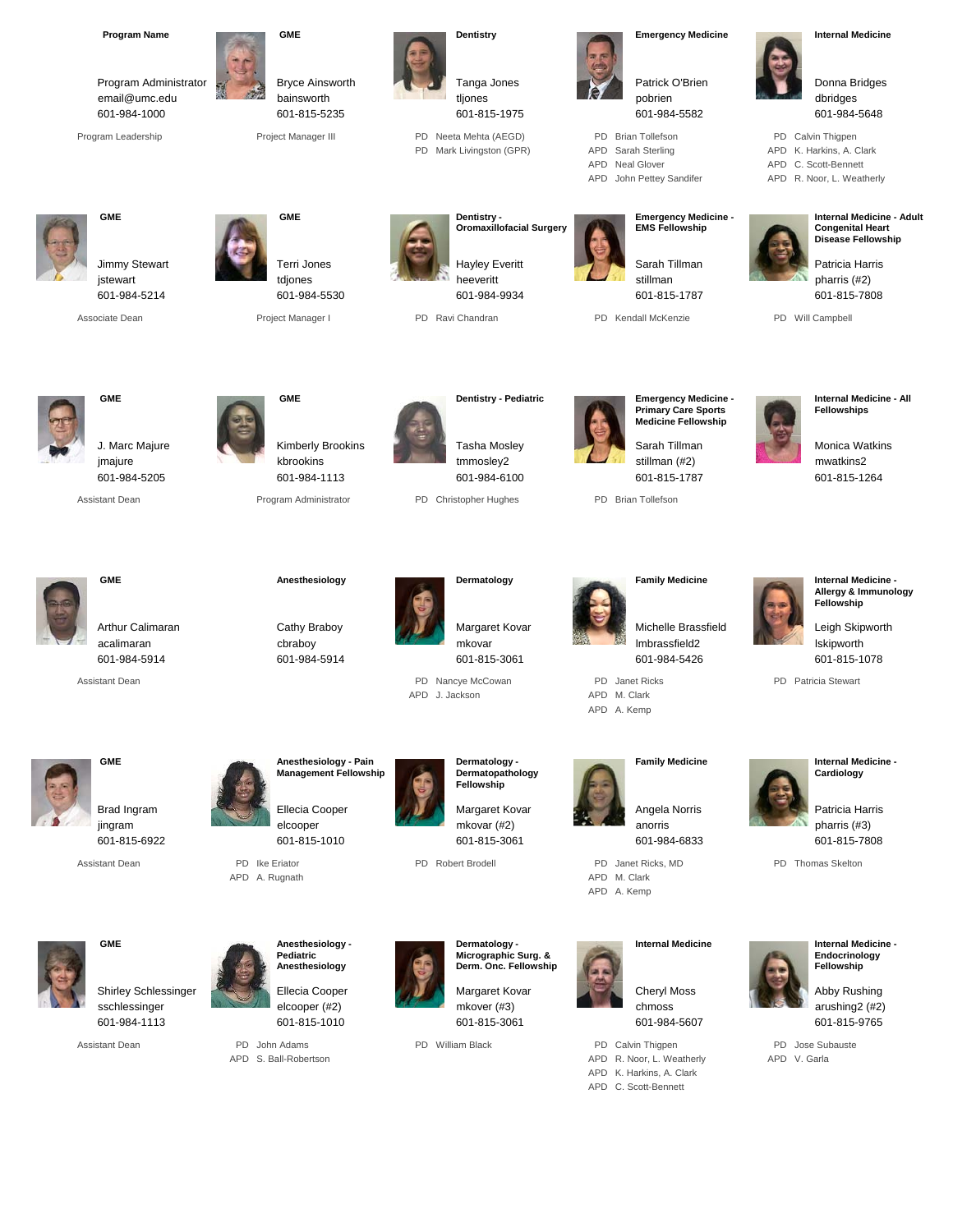

Dixie Myrick dmyrick (#2) 601-815-1974

PD Keith Mansel



**Internal Medicine - Infectious Diseases Fellowship**

cmtaylor 601-815-1209

> Patricia Harris pharris

> 601-815-7808

PD Cameron Guild

**Internal Medicine Interventional Cardiology Fellowship**

PD Jason Parham APD Ben Brock



PD Zeb Henson

PD Vikas Majithia APD T. Crout

**Neurology**

Bruce Hennington blhennington

601-984-5514

PD Hartmut Uschmann APD M. Sundaram

jchappell

Teresa Clayton tclayton3

601-984-5545



Bruce Hennington blhennington (#5) 601-984-5514

PD Amanda Witt

**Neurosurgery**

Bruce Hennington blhennington (#2)

**Neuromuscular Medicine**

601-984-5514

**Fellowship**

PD Rebecca Sugg

Robin French rfrench 601-984-5705

PD Gustavo Luzardo APD A. Parent

Tara Kelly tmkelly 601-815-1637

> PD Matthew Graves APD P. Wright

Amy Kraus akraus

601-984-5153

**Orthopaedic Surgery**

PD Matthew Graves APD P. Wright



Tara Kelly tmkelly (#2) 601-815-1637

PD William Geissler





Krissie Hill klhill3 (#2) 601-815-9384

PD Mary Taylor

APD K. Schneider APD D. Gilliam



Melanie Thaw mthaw

601-815-8489

PD Jeffrey Crout

klhill3 601-815-9384

Krissie Hill

PD Jeffrey Crout